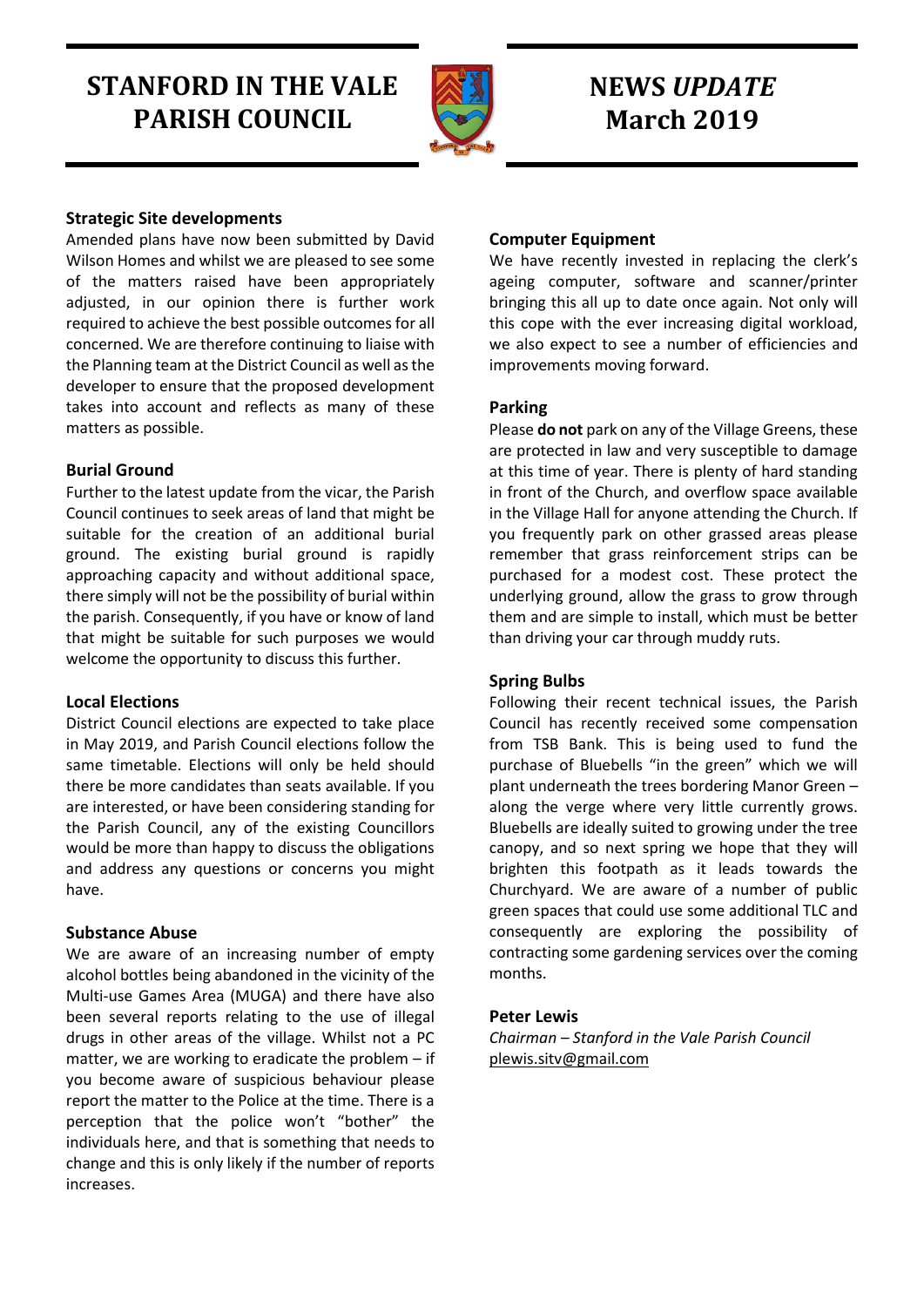## **Update from the PARISH COUNCIL ENVIRONMENTAL SUB-COMMITTEE**

The Environmental Sub-Committee plan to start a village fruit orchard and the Parish Council recently approved our funding request. Ten fruit trees, a mix of dessert and cooking apples, pears, plum and greengage, have been ordered and will be planted shortly. We will report on their progress and hope that all residents treat them kindly to allow them to flourish and ensure they are fruitful for years to come!

We also had partial funding from the Parish Council for a 1918 peace / memorial tree to be planted on the A417 Faringdon Road verge. This tree will now not be planted until later this year, possibly around Remembrance weekend in November. We aim to source additional funding to purchase a more mature specimen and install appropriate protection. The year old saplings provided by Oxfordshire County Council and the Woodland Trust as memorial trees, have been potted on to grow larger before planting out.

The bulbs planted in the Faringdon Road verges struggled through the snow and warmth and gave a bright but limited display. We will allow the leaves to die back naturally and feed these areas, which will hopefully give the bulbs a boost to give a more effective display in future years. Please avoid walking over these areas, both when in flower and while the leaves die back.

The landscape firm that planted the bulbs, replaced the dilapidated flower box on the High Street / Faringdon Road junction with a more robust sleeper version. Eventually, all the flower boxes will be replaced as part of the Public Art Project but thanks to Kennet Landscape Solutions Ltd for their kind donation in the meantime.



## **Update on the STANFORD IN THE VALE ART PROJECT**

As part of the Planning process, the Parish Council secured money from the housing developments to spend on Public Art works in the village. A small group from the Parish Council and Vale District Council, have been working on this project for a while now. Our brief was to provide the village with works that were both artistic and useful and to this end we have been lucky to appoint two very talented metalwork artists, to design and create the first of several items around the village.

Our first commission is with John Loveluck, of Anvil Forge, a small family run company of blacksmiths and metalworkers based near Wokingham. John and his team have designed a wildlife themed noticeboard, to be installed in the Nursery End / Faringdon Road verge near the pedestrian crossing. The design was approved late last year, and we hope to install the noticeboard in the next few months. The structure includes locally relevant creatures and plants and we hope it will be enjoyed by all residents, young and old. There will be an opportunity for village groups to create time-capsules to be sealed within the supports of the noticeboard during the final commissioning, so please keep an eye out for a call for your input soon.

Our second commission is with Melissa Cole, an Artist Blacksmith based in Marlborough, Wiltshire. Melissa will be seen around the village as she works on creating design ideas, initially concentrating on new planters for the village entrances, where we want to replace the existing, rather tired planters, and also install a few new ones! Melissa hopes that these will be beginning of a village arts trail that will creatively explore and bring together some of the events and features that have shaped the village over the years. Again, there will be an opportunity for you to get involved as Melissa would like to meet with interested village societies and groups, and any other residents that are interested. Melissa will be attending the Village Festival in June so now is the time to get involved, as she is happy to come along to your group meetings, just contact the Clerk and we'll put you in touch.

Melissa's provisional timetable is to finalise designs by early summer ready for making and installation in the autumn. We also hope that community groups or local companies will adopt a planter and look after it during the year. Again please contact the PC Clerk if you are interested.

We look forward to see what these talented artists create for the village and this is just the beginning, so watch this space.

Stanford in the Vale Parish Council Public Art Working Group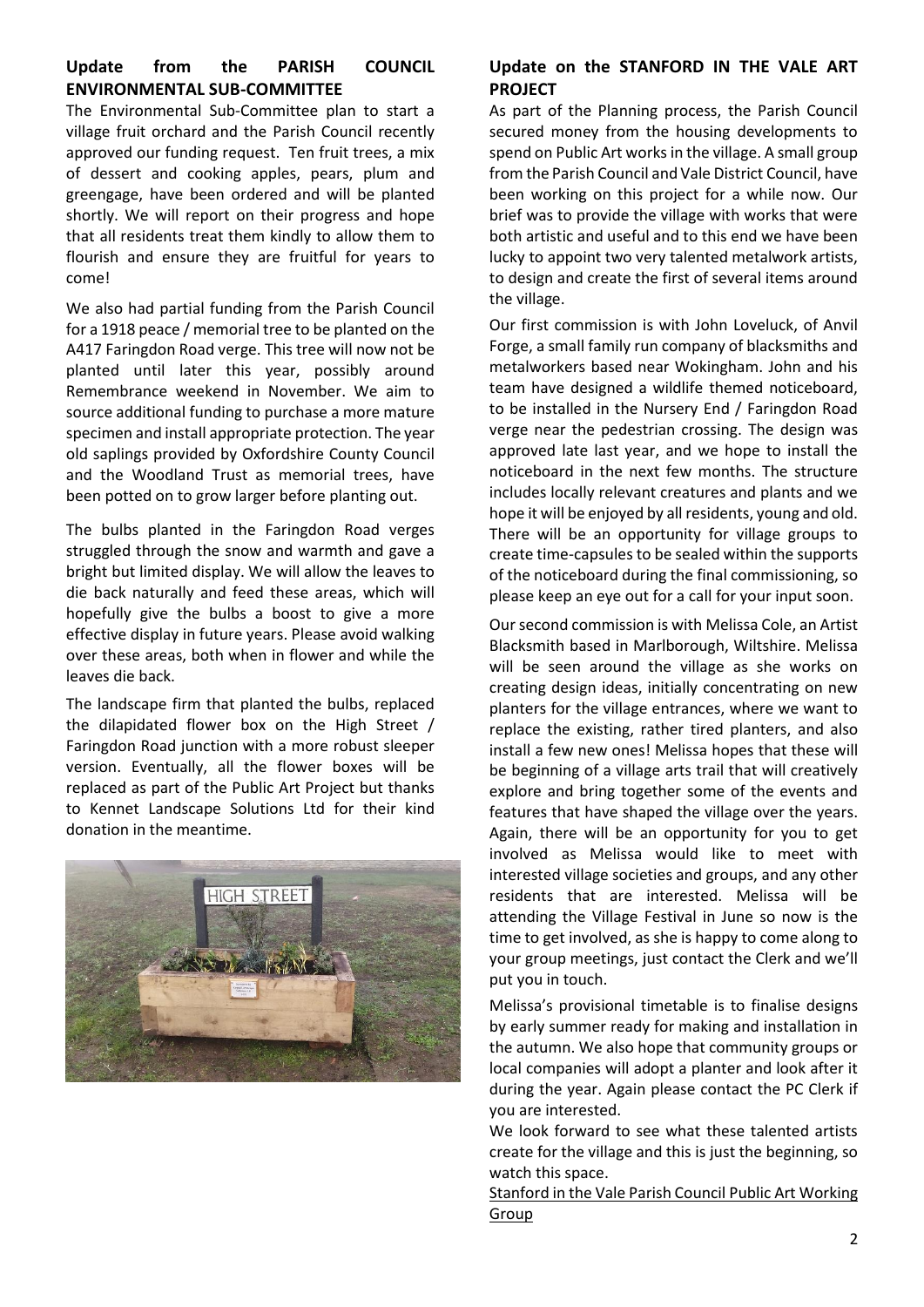## **Public Purposes Charity News Announcing our New Trustee:**

PPC is delighted to welcome the Hon Geoffrey Somerset as a Trustee. Geoffrey has a wealth of knowledge and experience to bring to the Charity and is a long-time resident of Stanford in the Vale.

We look forward to his insights and his humour at our meetings and if you bump into Geoffrey in the Village do congratulate him!

More new Trustees are in the pipeline – watch this space to see if you know them when we make the announcements.

#### **New Grant Applications Welcome:**

To help appropriate organisations to apply for Grants we have provided some guidance notes on our website.

Under the overarching objective of supporting projects that benefit all or many of those living within the Parish, examples of what might be supported by PPC include:

- Capital schemes to create or improve buildings or facilities
- The provision or replacement of equipment
- The provision of other material items or amenities
- The staging of an event by an established village club or society may be considered provided that the event is open to all parishioners
- The production of publications relating to village life. This may be limited to a contribution if a cover price is charged and copies are sold commercially

The list above is not exhaustive, so if the nature of your project is not listed or described please contact us and we will try to help and offer advice.

Please see some of the projects supported by PPC at <http://ppcstanford.org/projects> - you can download a grant application form to see if your project is eligible. You can also download the Application notes. You won't know if you don't ask!

#### **Next round of Grants:**

The next meeting of Trustees is 18 April where all grant applications received up to that date will be considered. Grant Applications received after 18 April will be considered at the July Meeting.

#### **Allotments:**

Invoices are going out for Allotment holders. Please note that they will be coming from our Treasurer and you can now pay directly into the PPC Bank Account or by cheque.

#### **Newsletter Advertisers:**

PPC supports the Newsletter costs and by managing the advertising – if you are an existing advertiser you will have recently received your invoice. Note that you can now pay your invoices directly into the PPC bank account or by cheque. If you are interested in advertising, please contact us at [info@ppcstanford.org](mailto:info@ppcstanford.org) for details.

#### **Ask us about PPC:**

Have a look at the PPC website[: www.ppcstanford.org](http://www.ppcstanford.org/) and see if it inspires you to think about something you can do for Stanford in the Vale with our help.

**Caryl Oliver – Clerk/Correspondent PPC Stanford**



## **Scam Warning - Fake TV Licensing Emails**

An ongoing TV Licensing phishing campaign, first identified by the National Fraud Intelligence Bureau (NFIB) in September 2018, continues to be reported to Action Fraud in high numbers. Fraudsters are sending to the public fake TV Licensing emails that are designed to steal their personal and financial information. Since April 2018, Action Fraud has received over 900 crime reports with victim losses totalling more than £830,000.

#### **How you can protect yourself:**

- Don't click on the links or attachments in suspicious emails and never respond to messages that ask for your personal or financial details.
- Don't assume a phone call or email is authentic, even if someone knows your basic details (such as your name or address). Remember, criminals can spoof phone numbers and email addresses to appear as companies you know and trust, such as TV Licensing.
- Your bank will never call and ask you for your PIN, full banking password, or ask you to transfer money out of your account.

#### **What to do if you've fallen victim:**

- Let your bank know as soon as possible and monitor your bank statements regularly for any unusual activity.
- If you suspect your identity may have been stolen you can check your credit file quickly and easily online. Use a reputable service provider and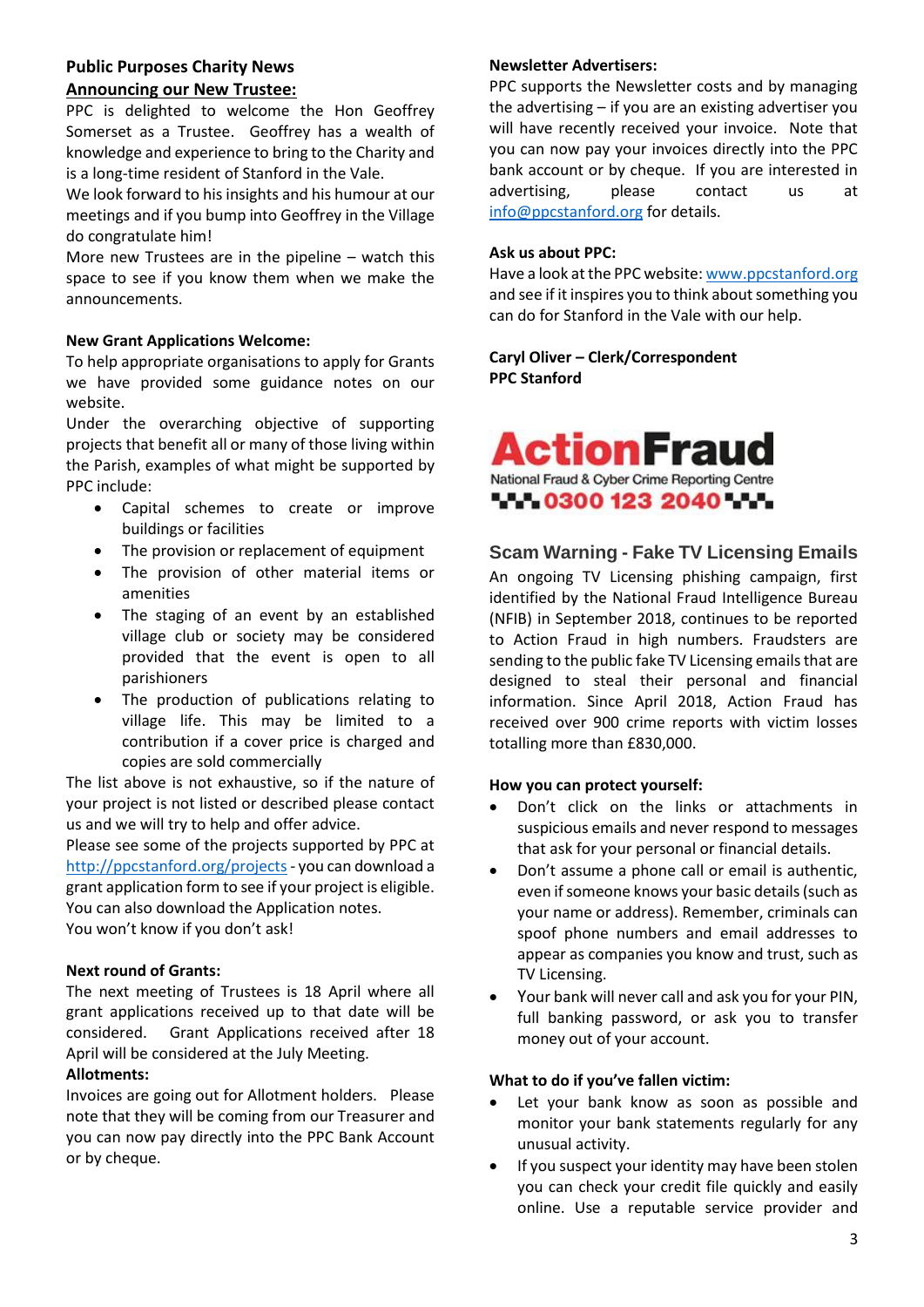follow up on any unexpected or suspicious results.

If you have been a victim of fraud or cyber crime, report it to Action Fraud at [actionfraud.police.uk,](http://actionfraud.police.uk/) or by calling 0300 123 2040.



**TRAFFIC REGULATION NOTICE ROAD TRAFFIC REGULATION ACT, 1984**

**Notice is hereby given pursuant to Section 14(2) of the Road Traffic Regulation Act, 1984, that the Oxfordshire County Council**

### **TEMPORARILY PROHIBITS THE USE OF THE HIGHWAY BY ALL MOTOR VEHICLES**

**LOCATION: Wantage, Challow Road OX12 9EB REASON: To facilitate connection of a new water mains DURATION: Starting on 13 April 2019**

**The anticipated completion date is 15 April 2019. (Traffic Regulation Notices cover a maximum of 5 consecutive days).** 

**This is a 24 hour closure**

**ACCESS: Limited access will be maintained for emergency service vehicles and for frontage within the closed section of road, subject to the progress of the works**

**SUGGESTED ALTERNATIVE ROUTE: via Denchworth Road-A417 Mably Way-A338-A420-Stanford Road-A417 Faringdon Road and vice versa**

O. C. Jenkin

**Owen Jenkins, Director for Infrastructure Delivery Communities Date: 6 March 2019**



## **Neighbourhood Policing Newsletter**

Here is the latest update from the Faringdon Neighbourhood policing Team

#### **Priorities**

**Burglary** - The team have been out patrolling current hot spot areas such as Shrivenham and Faringdon, completing cocooning efforts which involved talking to neighbours and nearby residents in response to a burglary in their area to help provide crime prevention advice and identify possible future victims. We have been successful with signing people up to Thames Valley Alert

[\(www.thamesvalleyalert.co.uk\)](http://www.thamesvalleyalert.co.uk/) and the SmartWater scheme in the village of Shrivenham around the recently targeted streets. Our advice is to be vigilant and to keep all valuables locked away and out of sight. Remember to lock doors to dwellings and out buildings, also remember to utilise window locks. Please be confident to report suspicious persons or vehicles on 999.

You can reduce the risk of becoming a victim of burglary by taking a few simple security measures to make your property less:

When going out, remember to light up your home using timer switches or a TV simulator.

- Don't leave valuables or cash on display and store your house and car keys away from your letterbox.
- Move bins away from any side gates to prevent easy access into your property.
- Lock any tools away to prevent them being used to break into your home.
- Consider fitting a motion activated external light and installing a CCTV system.
- Speak to your neighbours, look out for each other's homes and think about setting up Neighbourhood Watch schemes.
- Remain vigilant and report all suspicious people or vehicles by calling 101 or reporting it online at [www.thamesvalley.police.uk](http://www.thamesvalley.police.uk/)
- Mark your valuables using Smart Water
- Talk to neighbours when going on holiday or away for short breaks

Crime prevention surveys are available to offer advice and can be provided if you feel that you are vulnerable. We are very keen to prevent victims of crime and to help deter criminals.

**Anti-social behaviour (ASB)** - ASB reports have reduced in Faringdon Town centre with very few reports. We have recently received a report from Stanford in the Vale highlighting a slight increase of